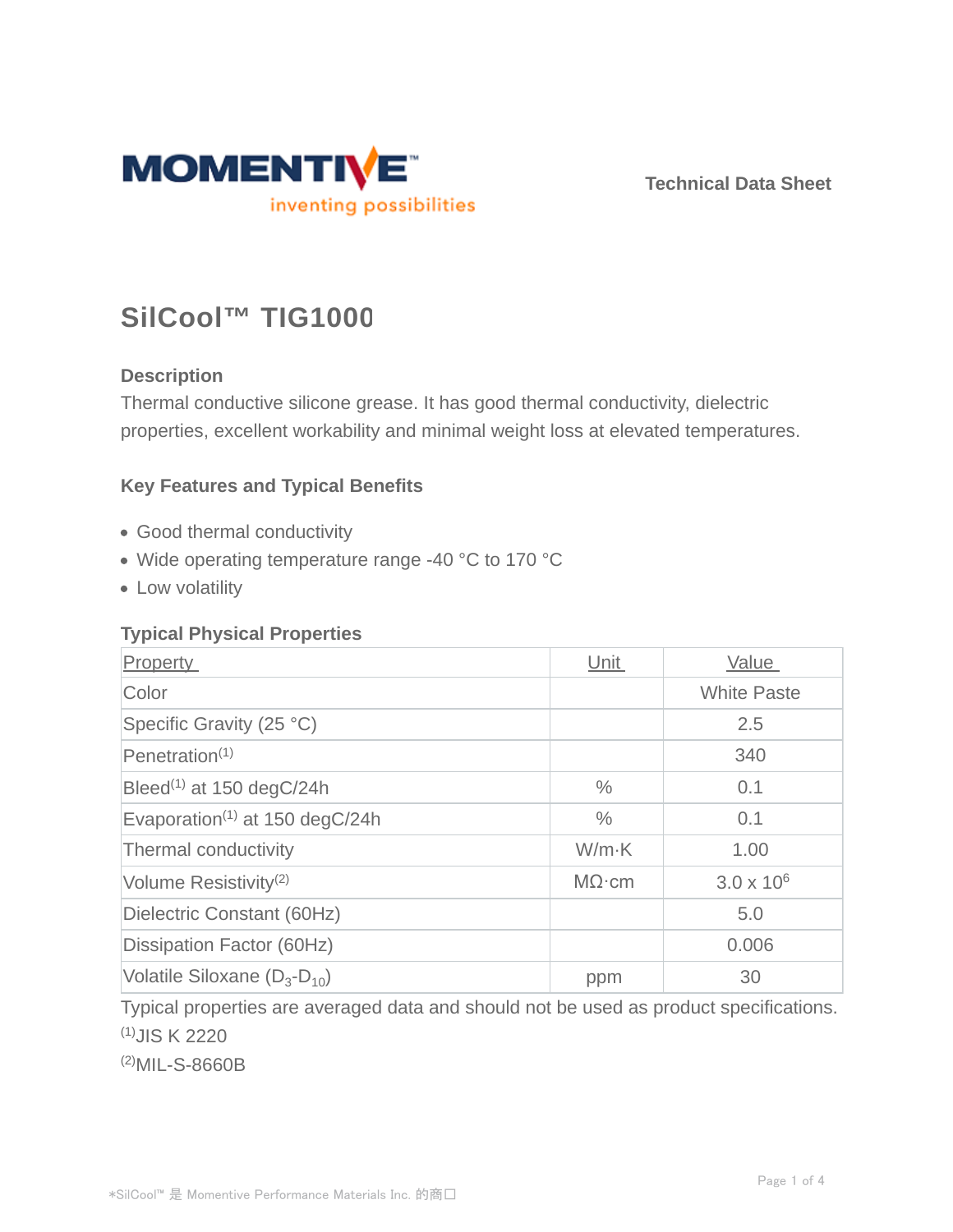## **Temperature Property Shift**

(JIS K 2220)

| <b>Temperature</b> | <b>Penetration</b> | Bleed (%) | Evaporation (%) |
|--------------------|--------------------|-----------|-----------------|
| Initial $(25 °C)$  | 340                | J.O       | 0.0             |
| 180 °C, 24h        | 335                | J.O       | 0.2             |

Note: Test data. Actual results may vary.

## **Patent Status**

Nothing contained herein shall be construed to imply the nonexistence of any relevant patents or to constitute the permission, inducement or recommendation to practice any invention covered by any patent, without authority from the owner of the patent.

## **Product Safety, Handling and Storage**

Customers should review the latest Safety Data Sheet (SDS) and label for product safety information, safe handling instructions, personal protective equipment if necessary, emergency service contact information, and any special storage conditions required for safety. Momentive Performance Materials (MPM) maintains an aroundthe-clock emergency service for its products. SDS are available at www.momentive.com or, upon request, from any MPM representative. For product storage and handling procedures to maintain the product quality within our stated specifications, please review Certificates of Analysis, which are available in the Order Center. Use of other materials in conjunction with MPM products (for example, primers) may require additional precautions. Please review and follow the safety information provided by the manufacturer of such other materials.

## **Limitations**

Customers must evaluate Momentive Performance Materials products and make their own determination as to fitness of use in their particular applications.

**Contact Information** Email commercial.services@momentive.com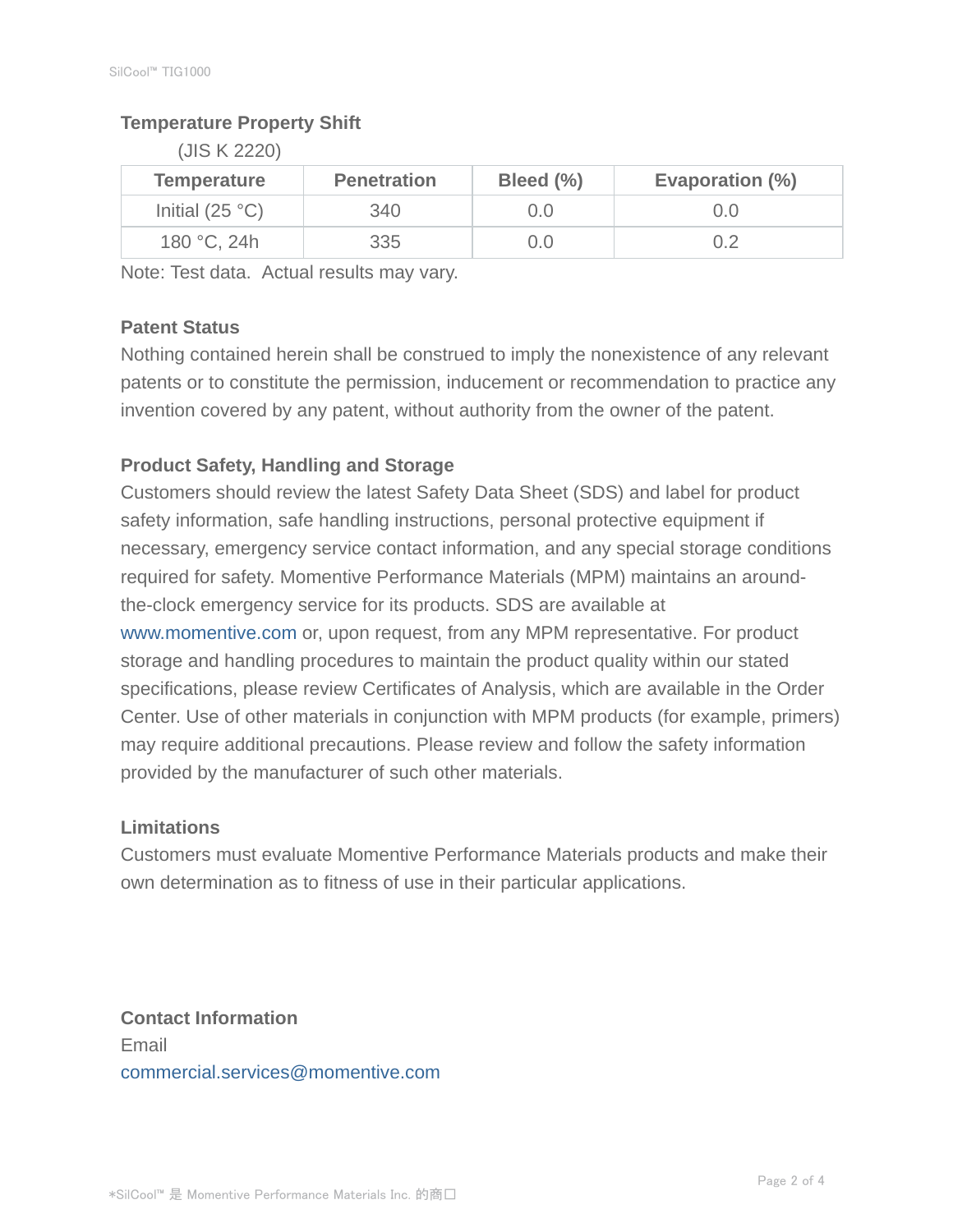| <b>Telephone</b> |                      |                              |                     |
|------------------|----------------------|------------------------------|---------------------|
| <b>Americas</b>  | <b>Latin America</b> | <b>EMEAI- Europe, Middle</b> | <b>ASIA PACIFIC</b> |
|                  |                      | East, Africa & India         |                     |
| +1 800 295 2392  | <b>Brazil</b>        | <b>Europe</b>                | <b>China</b>        |
| Toll free*       | +55 11 4534 9650     | +390510924300                | 800 820 0202        |
| +704 805 6946    | <b>Direct Number</b> | Direct number                | Toll free           |
| Direct Number    |                      |                              | +86 21 3860 4892    |
|                  |                      |                              | Direct number       |
| *All American    | <b>Mexico</b>        | India, Middle East &         | Japan               |
| countries        | +52 55 2169 7670     | <b>Africa</b>                | +81 3 5544 3111     |
|                  | <b>Direct Number</b> | + 91 44 71212207             | Direct number       |
|                  |                      | Direct number*               |                     |
|                  |                      | *All Middle Eastern          | <b>Korea</b>        |
|                  |                      | countries, Africa, India,    | +82 2 6201 4600     |
|                  |                      |                              |                     |

For literature and technical assistance, visit our website at: www.momentive.com

#### **DISCLAIMER:**

**THE MATERIALS, PRODUCTS AND SERVICES OF MOMENTIVE PERFORMANCE MATERIALS INC. AND ITS SUBSIDIARIES AND AFFILIATES (COLLECTIVELY "SUPPLIER"), ARE SOLD SUBJECT TO SUPPLIER'S STANDARD CONDITIONS OF SALE, WHICH ARE INCLUDED IN THE APPLICABLE DISTRIBUTOR OR OTHER SALES AGREEMENT, PRINTED ON THE BACK OF ORDER ACKNOWLEDGMENTS AND INVOICES, AND AVAILABLE UPON REQUEST. ALTHOUGH ANY INFORMATION, RECOMMENDATIONS, OR ADVICE CONTAINED HEREIN IS GIVEN IN GOOD FAITH, SUPPLIER MAKES NO WARRANTY OR GUARANTEE, EXPRESS OR IMPLIED, (i) THAT THE RESULTS DESCRIBED HEREIN WILL BE OBTAINED UNDER END-USE CONDITIONS, OR (ii) AS TO THE EFFECTIVENESS OR SAFETY OF ANY DESIGN INCORPORATING ITS PRODUCTS, MATERIALS, SERVICES, RECOMMENDATIONS OR ADVICE. EXCEPT AS PROVIDED IN SUPPLIER'S STANDARD CONDITIONS OF SALE, SUPPLIER AND ITS REPRESENTATIVES SHALL IN NO EVENT BE RESPONSIBLE FOR ANY LOSS RESULTING FROM ANY USE OF ITS MATERIALS, PRODUCTS OR SERVICES DESCRIBED HEREIN.** Each user bears full responsibility for making its own determination as to the suitability of Supplier's materials, services,